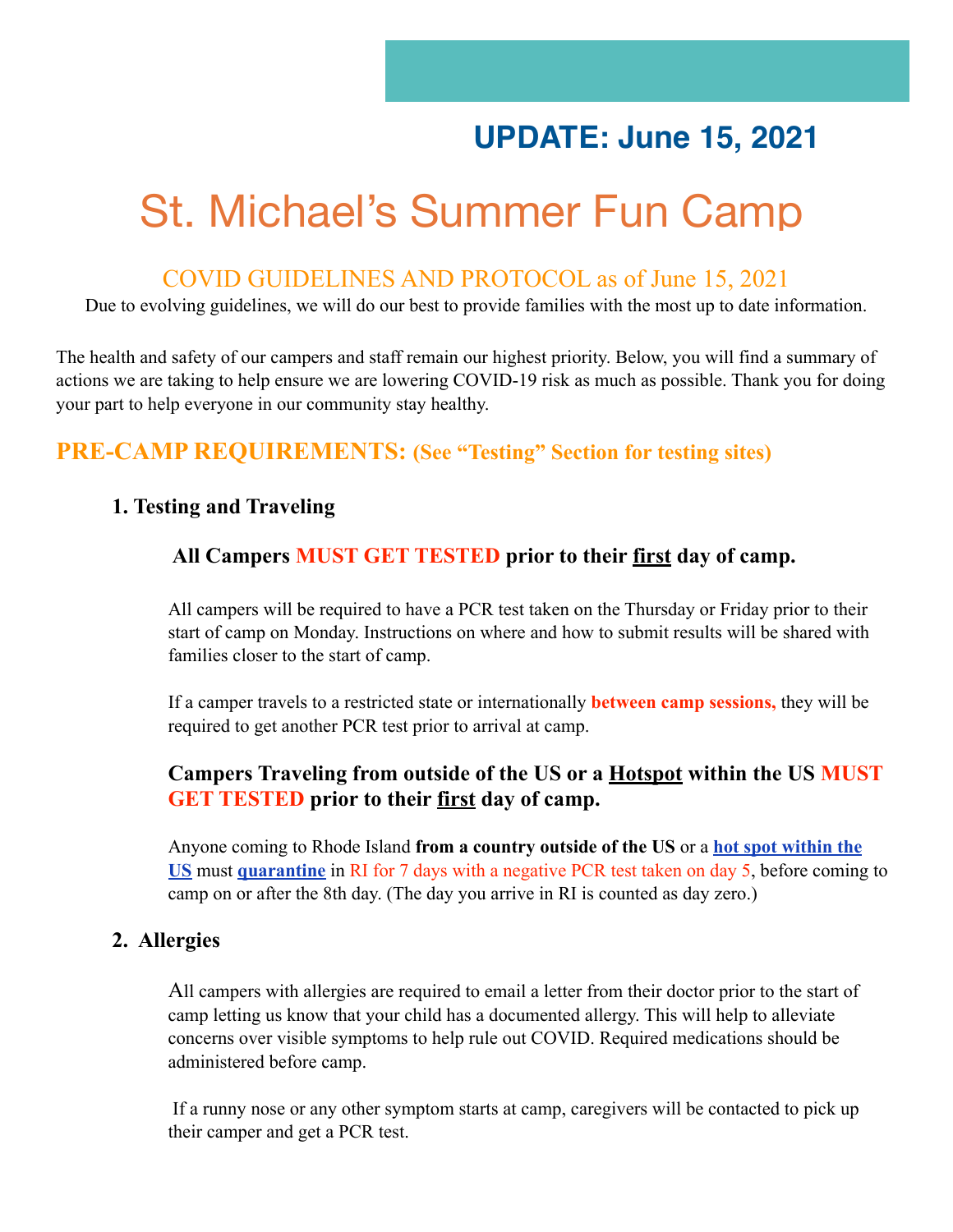## **TESTING SITES:**

#### **1. For Out of State/Country Arrivals:**

**Visit: <https://covid.ri.gov/covid-19-prevention/travel-tofrom-ri>** Scroll to the last option "Sites that Test Out of State travelers who don't have symptoms."

#### **2. For RI Residents:**

K-12 testing sites will only test people who have an appointment. Call 844-857-1814 to schedule an appointment, seven days a week from 7:30 am – 9:30 pm OR go to **[portal.ri.gov](https://portal.ri.gov/s/)** to make an appointment.

## **DAILY SCREENING REQUIREMENTS: (See next section for sample questions)**

**EVERY DAY**, prior to camp arrival, families will be required to fill out **a digital covid screening form** for each child in their family. A link to this platform (MedBot) will be provided prior to the start of each camp session. **Families are required to download this app directly onto their smartphone.**

**1. If a camper screens positive** for any COVID-19 symptoms prior to camp arrival: Camper should not attend camp and get tested right away, and his or her caregiver should seek medical advice from the child's healthcare provider. They should also inform the camp.

#### **2. Steps for returning after a positive screen:**

 After receiving a positive screen, campers may return to camp once the caregiver provides competent evidence to the camp demonstrating that:

- The individual was tested negative for COVID-19; and
- $\circ$  Has had no fever for at least 24 hours without the use of fever-reducing medications and symptoms have improved.
- The individual tested positive for COVID-19, but has since met RIDOH guidelines for ending isolation.

#### **3. Other guidelines:**

- If a camper develops any of the above symptoms a PCR test is required. **Any person who tests positive must be isolated for 10 days.**
- Any unvaccinated camper who is a close contact of someone who tested positive for COVID 19 (close contact is within 6 feet of an infectious person for 15 minutes or more) must quarantine for 7 full days and present a negative PCR result taken on day 5. The day of last exposure counts as day zero.
- A camper who is **within** 90 days following a positive PCR Covid 19 test does not have to retest or quarantine unless they develop symptoms. Provide documentation to camp directors.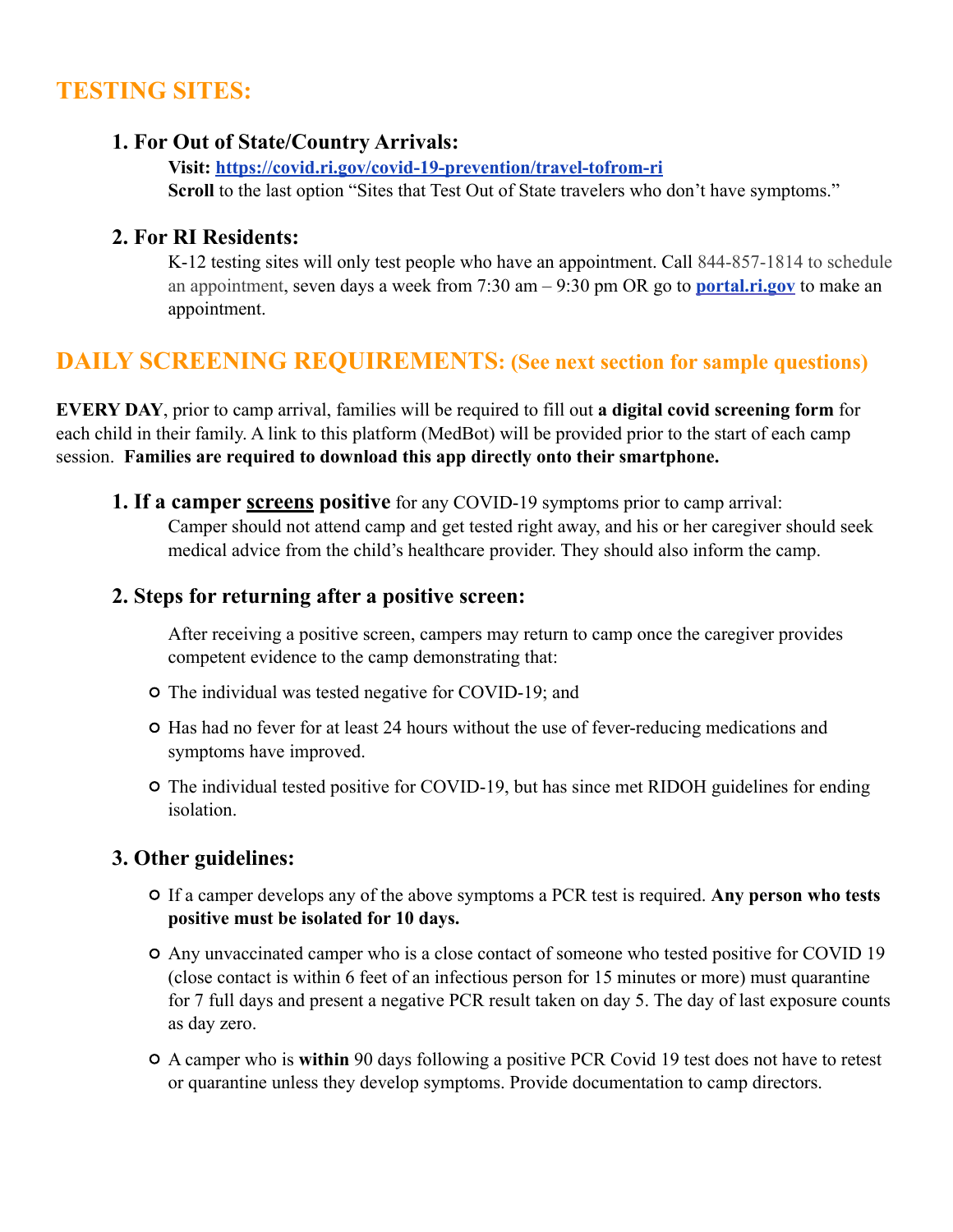## **SYMPTOMS QUESTIONNAIRE SAMPLE:**

If campers have experienced **ANY** of the following symptoms in the last 3 days that are NOT explained by allergies or a non-infectious cause, they must stay home and schedule a PCR covid 19 test:

- Cough
- $\circ$  Shortness of Breath or Difficulty Breathing
- Fever or Chills
- Muscle or Body Aches
- **O** Sore throat
- O Headache
- Nausea or vomiting
- Diarrhea
- **O** Runny nose or stuffy nose
- Fatigue
- Recent loss of taste or smell

If a camper answers YES to any of the below questions, they will also need to stay home and schedule a PCR covid 19 test.

- 1. Have you been in close contact (within 6 feet) of anyone with Covid 19 or symptoms of Covid-19 in the past 14 days?
- 2. Have you traveled anywhere outside the 50 United States in the past 14 days?
- 3. Have you traveled to RI from a state that is currently on the RI restricted travel list?
- 4. Have you been directed to quarantine or isolate by the RIDOH or a healthcare provider in the past 14 days? If so when does it end?

## **PHYSICAL DISTANCING:**

#### **INSIDE AND OUTSIDE:**

- Physical distance of 6 feet must be maintained between the stable groups.
- When wearing masks 3 feet is recommended when possible, but is not required within each stable group. Children within a stable group may engage in close play with one another.
- While Eating: campers must maintain 6 feet of physical distancing.

**Exception:** 3 and 4 year olds may eat together with 3 foot spacing.